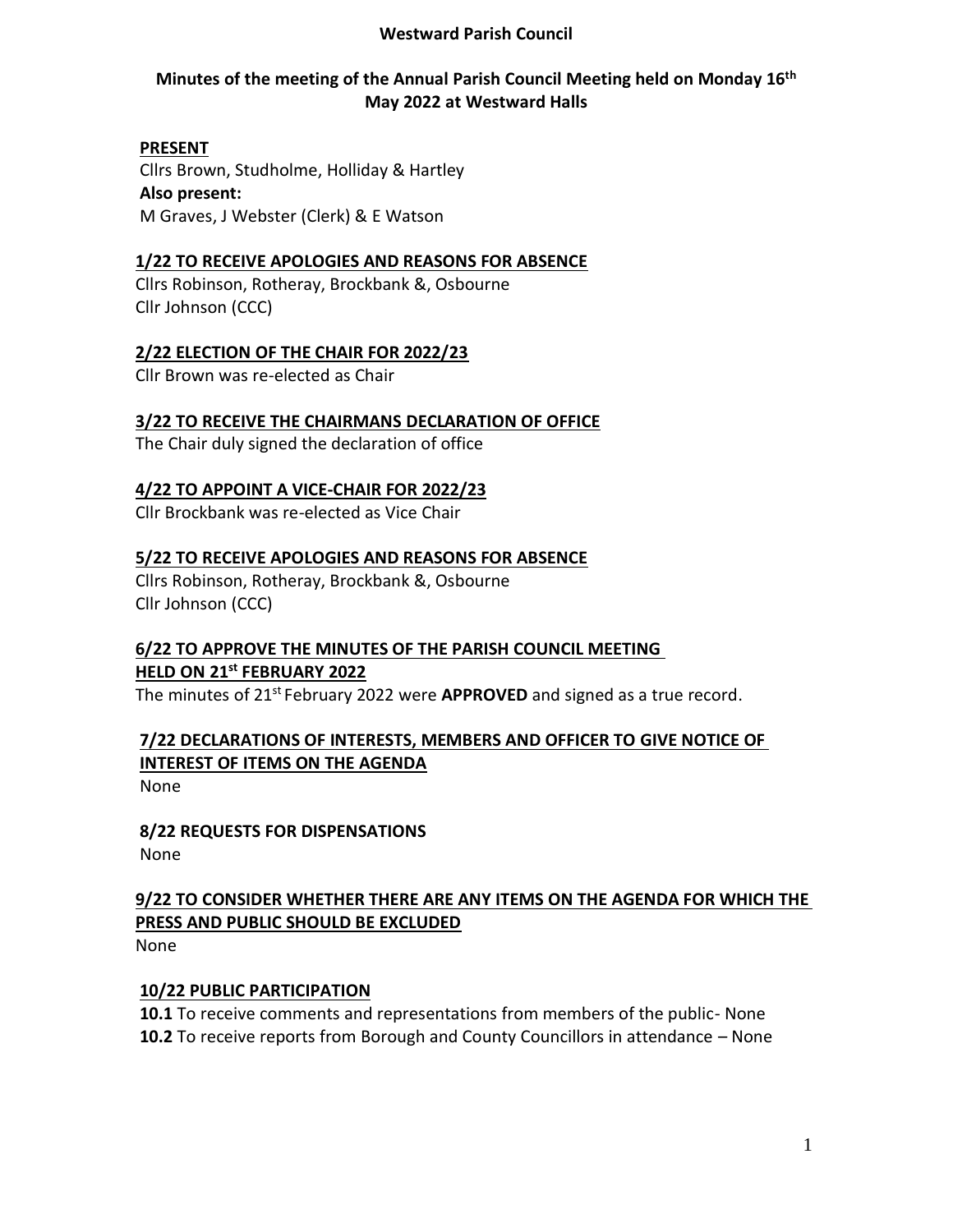# **11/22 CO-OPTION ONTO THE COUNCIL**

The Chair brought Item 18 on the agenda forward and welcomed Emma Watson to the meeting. Emma was duly co-opted onto the Council as a vacancy had occurred due to Barbara Stoddart standing down. The Chair noted Barbara had been a valued member of Westward Parish Council.

## **12/22 STANDING ORDERS AND FINANCIAL REGULATIONS**

The Clerk reported that the standing orders and financial regulations had been reviewed, and that no changes were required. The Council therefore continue to adopt the NALC Models

# **13/22 ASSET REGISTER**

The asset register was reviewed. It was noted that there appeared to be some seats missing. Investigations are to take place by Councillors and this item will be brought back to the next meeting

## **14/22 FINANCE MATTERS**

 **14.1** To receive and authorize the quarterly payments – **RECEIVED AND APPROVED 14.2** To receive the financial statement – **RECEIVED** 

## **15/21 FINANCIAL STATEMENTS AND ANNUAL AUDIT**

**15.1** To approve and authorise the Chairman & Responsible Financial Officer to sign the certificate of Exemption – Approved and duly signed

**15.2** To receive the Annual internal audit report for 2021/22 – Received

**15.3** To approve and authorise the Chairman & Responsible Financial Officer to sign the Annual Governance Statement – Approved & duly signed

**15.4** To approve & authorise the Chairman & RFO to sign the accounting statements of the Annual Return – Approved and duly signed

**15.5** To approve and authorise the Chairman and RFO to sign the accounts for the year ending 31st March 2022

**15.6** To note the period of Exercise of Electors Rights and publication on website – noted

## **16/22 TO CONSIDER THE RENEWAL QUOTE FOR INSURANCE**

The insurance quote from was reviewed and the Clerk instructed to proceed with renewal

# **17/22 NOTICEBOARDS**

It was noted that repairs to the noticeboards had been undertaken. Cllr Brockbank and Hartley were thanked by the Chair for their work